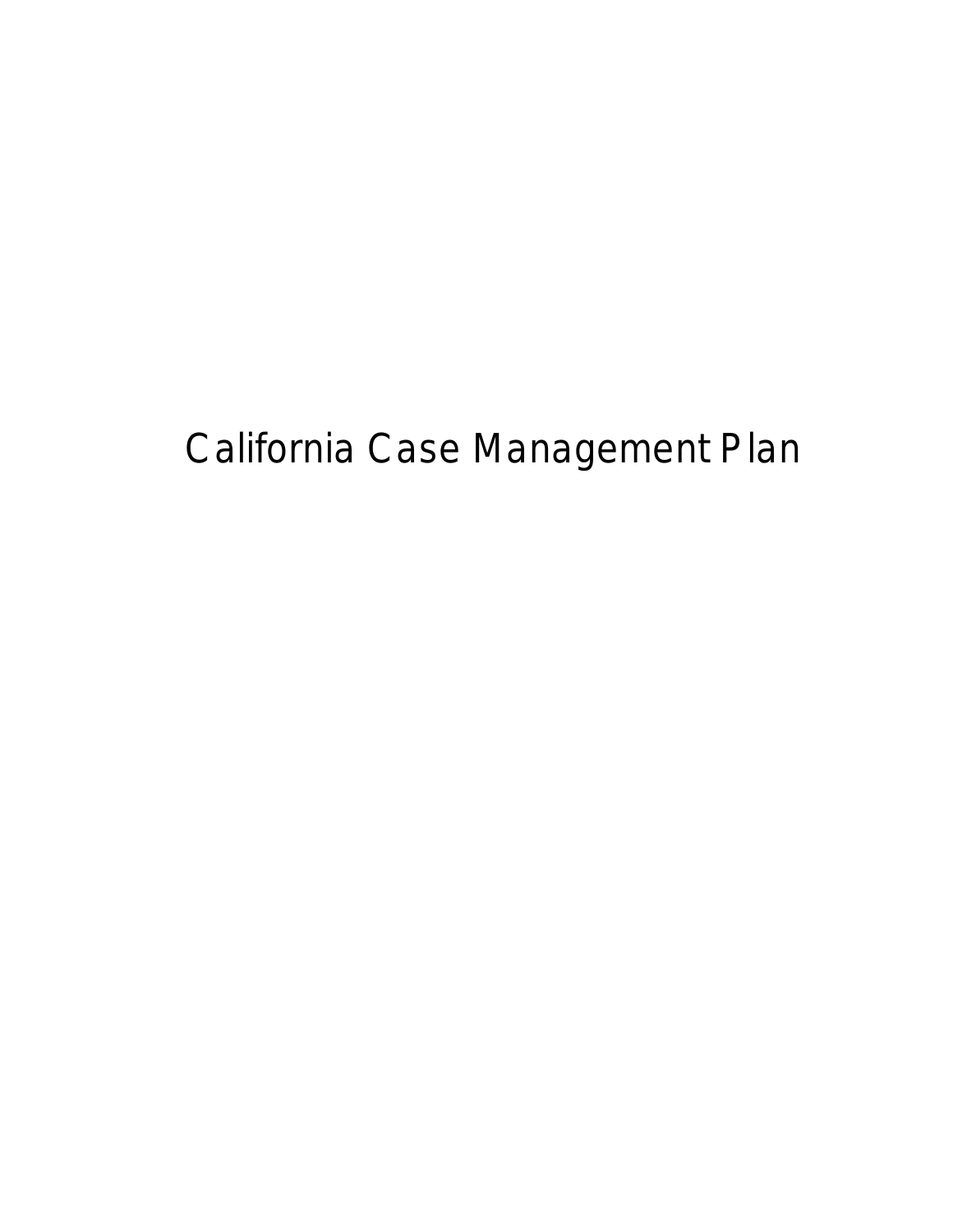## California Management Guidelines on Childhood Lead Poisoning for Health Care Providers

No level of lead in the body is known to be safe. In 2012, the Centers for Disease Control and Prevention (CDC) established a new "reference value" of 5 micrograms per deciliter (mcg/dL) for blood lead levels (BLLs), thereby lowering the level at which evaluation and intervention are recommended.1 **Contact the California Department of Public Health, Childhood Lead Poisoning Prevention Branch (CLPPB), (510) 620-5600, www.cdph.ca.gov/programs/CLPPB, for additional information about childhood lead toxicity**.

| BLL <sup>2</sup>                                                                                                                                                                                 | <b>EVALUATION AND TESTING</b>                                                                                                                                                                                                                                                                                                                                                                                                                                                                                                                                                                                                                                                                                                                                                                                                                                                                                                            | <b>MANAGEMENT</b>                                                                                                                                                                                                                                                                                                                                                                                                                                                                                                                                                                                                                                                                                                                                                                                                                                                                                                                                                                                                                                                                                                                                                                                                                                               |
|--------------------------------------------------------------------------------------------------------------------------------------------------------------------------------------------------|------------------------------------------------------------------------------------------------------------------------------------------------------------------------------------------------------------------------------------------------------------------------------------------------------------------------------------------------------------------------------------------------------------------------------------------------------------------------------------------------------------------------------------------------------------------------------------------------------------------------------------------------------------------------------------------------------------------------------------------------------------------------------------------------------------------------------------------------------------------------------------------------------------------------------------------|-----------------------------------------------------------------------------------------------------------------------------------------------------------------------------------------------------------------------------------------------------------------------------------------------------------------------------------------------------------------------------------------------------------------------------------------------------------------------------------------------------------------------------------------------------------------------------------------------------------------------------------------------------------------------------------------------------------------------------------------------------------------------------------------------------------------------------------------------------------------------------------------------------------------------------------------------------------------------------------------------------------------------------------------------------------------------------------------------------------------------------------------------------------------------------------------------------------------------------------------------------------------|
| <5<br>mcg/dL<br><b>Initial BLL</b><br>and routine<br>retest may<br>be capillary<br>(CBLL) or<br>venous<br>$(VBLL)$ 3,4<br><b>Retest for</b><br>identified<br>risk must<br>be venous <sup>3</sup> | General<br>- Perform routine history and assessment of physical and<br>mental development.<br>Assess nutrition and risk for iron deficiency.<br>Consider lead exposure risks.<br><b>Blood Lead Levels</b><br>• California regulations require testing at ages 1 and 2 years (up<br>to 6 years if not tested at 2 years) if child is in a publicly funded<br>program for low-income children, spends time at a pre-1978<br>place with deteriorated paint or recently renovated, or has<br>other lead exposure risks. <sup>5</sup><br>If screened early (before 12 months), retest in 3-6 months as<br>risk increases with increased mobility.<br>■ Test anyone birth to 21 years when indicated by changed<br>circumstances, identification of new risks, or at the request of a<br>parent or guardian.<br>- Follow up with VBLL in 6-12 months if indicated.<br>See federal guides for Head Start <sup>6</sup> or refugees. <sup>7</sup> | - Comply with California regulations mandating a standard of care under which<br>the health care provider, at each periodic health care visit from age 6 months<br>to 72 months must give oral or written anticipatory guidance to a parent or<br>guardian, including at a minimum that children can be harmed by lead, are<br>particularly at risk for lead poisoning from the time they crawl until 72 months<br>old, and can be harmed by deteriorating or disturbed paint and<br>lead-contaminated dust. <sup>5</sup><br>Discuss hand to mouth activity, hand washing, and sources of lead: e.g.<br>lead-contaminated paint, dust, and soil (particularly near busy roads),<br>plumbing, a household member's lead-related work, bullets, fishing sinkers;<br>and also some: remedies, cosmetics, food, spices, tableware, cookware,<br>batteries, jewelry, toys, and other consumer products.<br>Discuss BLLs with family. Counsel on any risk factors identified.<br>Encourage good nutrition, especially iron, vitamin C, and calcium. Consider<br>referral to Supplemental Nutrition Program for Women, Infants, and Children<br>(WIC).<br>Encourage participation in early enrichment activities.<br>- Chelation is not recommended in this BLL range. |
| $5-9$<br>mcg/dL<br><b>Initial BLL</b><br>may be<br>capillary or<br>venous<br><b>Every</b><br>retest<br>must be<br>venous <sup>3</sup>                                                            | General - Evaluate as above AND<br>Take an environmental history to identify potential sources of<br>exposure and provide preliminary advice on<br>reducing/eliminating them.<br>Fest for iron sufficiency (CBC, Ferritin, and CRP).<br>- Perform structured developmental screening evaluations at<br>periodic health visits as lead effects may manifest over years.<br>Evaluate risk to other children and pregnant and lactating<br>women in the home.<br><b>Blood Lead Levels</b><br>Retest in 1-3 months to be sure BLL is not rising.<br>Then retest in 3 months and thereafter based on VBLL trend.<br>If retest is in another range, retest per that range.                                                                                                                                                                                                                                                                     | Manage as above AND<br>Counsel on nutrition, iron, vitamin C, and calcium. Encourage taking high-iron<br>and high-vitamin C foods together. Refer to WIC.<br>Treat iron insufficiency per AAP guidelines. Consider starting a multivitamin<br>with iron.<br>Add notation of elevated BLL to child's medical record for future<br>neurodevelopmental monitoring.<br>Refer to an early enrichment program, e.g. Early Start or Head Start.<br>■ Consider medical referral and testing for other children and pregnant and<br>lactating women in the home.<br>Coordinate with local Childhood Lead Poisoning Prevention Program<br>(CLPPP) or state CLPPB for outreach, education, and other services. See<br>www.cdph.ca.gov/programs/CLPPB for state and local contact information.<br>- Chelation is not recommended in this BLL range.                                                                                                                                                                                                                                                                                                                                                                                                                         |
| $10 - 14$<br>mcg/dL<br><b>Initial BLL</b><br>may be<br>capillary or<br>venous<br><b>Every</b><br>retest<br>must be<br>venous <sup>3</sup>                                                        | General - Evaluate as above<br><b>Blood Lead Levels</b><br>Retest in 1-3 months to be sure BLL is not rising.<br>- To determine eligibility for full public health case management,<br>retest after interval of 30 days (eligible if persistent in or above<br>this range).<br>If BLLs are stable or decreasing, monitor initially with VBLLs<br>every 3 months and thereafter based on VBLL trend. If retest<br>is in another range, retest per that range.                                                                                                                                                                                                                                                                                                                                                                                                                                                                             | Manage as above AND<br>If BLL is persistent in or above this range (30 days or more), contact the local<br>CLPPP (or, if no local program, the state CLPPB) for full case management<br>services, without charge or means test, for children aged birth to 21 years<br>(nurse case management, environmental investigation, and recommendations<br>for remediation of lead sources).<br>The state CLPPB is available for further consultation: (510) 620-5600. See<br>footnote for other lead-knowledgeable agencies. <sup>8</sup><br>- Chelation is not recommended in this BLL range.                                                                                                                                                                                                                                                                                                                                                                                                                                                                                                                                                                                                                                                                         |

Reformatted summary table from: http://www.dhcs.ca.gov/services/chdp/Documents/HAG/Chapter6.pdf

<sup>2</sup> BLLs are rounded to the closest whole integer. (5 includes 4.5 mcg/dL, 10 includes 9.5 mcg/dL, 15 includes 14.5 mcg/dL, etc.)

1 CDC, <u>www.cdc.gov/nceh/lead/acclpp/blood lead levels.htm</u>, accessed 09/2017. This reference level is to be periodically reevaluated.<br><sup>2</sup> BLLs are rounded to the closest whole integer. (5 includes 4.5 mcg/dL, 10 includes umbilical cord specimens as if venous. A heelstick may be used to obtain a capillary specimen in children under one year. LeadCare® analyzers should not be

used for VBLLs, https://www.fda.gov/MedicalDevices/Safety/AlertsandNotices/ucm558733.htm.<br>4 Analyzing laboratories must report results of all BLLs drawn in California to the state. California Health and Safety Code, sectio

<sup>6</sup> Head Start, <u>https://eclkc.ohs.acf.hhs.gov/physical-health/article/lead-poisoning-prevention, accessed 09/2017.<br>7 CDC, <u>http://www.cdc.gov/immigrantrefugeehealth/guidelines/lead-guidelines.html, <mark>accessed 09/2017.</mark><br>8 P</u></u>

**For additional information about lead poisoning, contact: California Department of Public Health Childhood Lead Poisoning Prevention Branch Tel. (510) 620-5600 www.cdph.ca.gov/programs/CLPPB**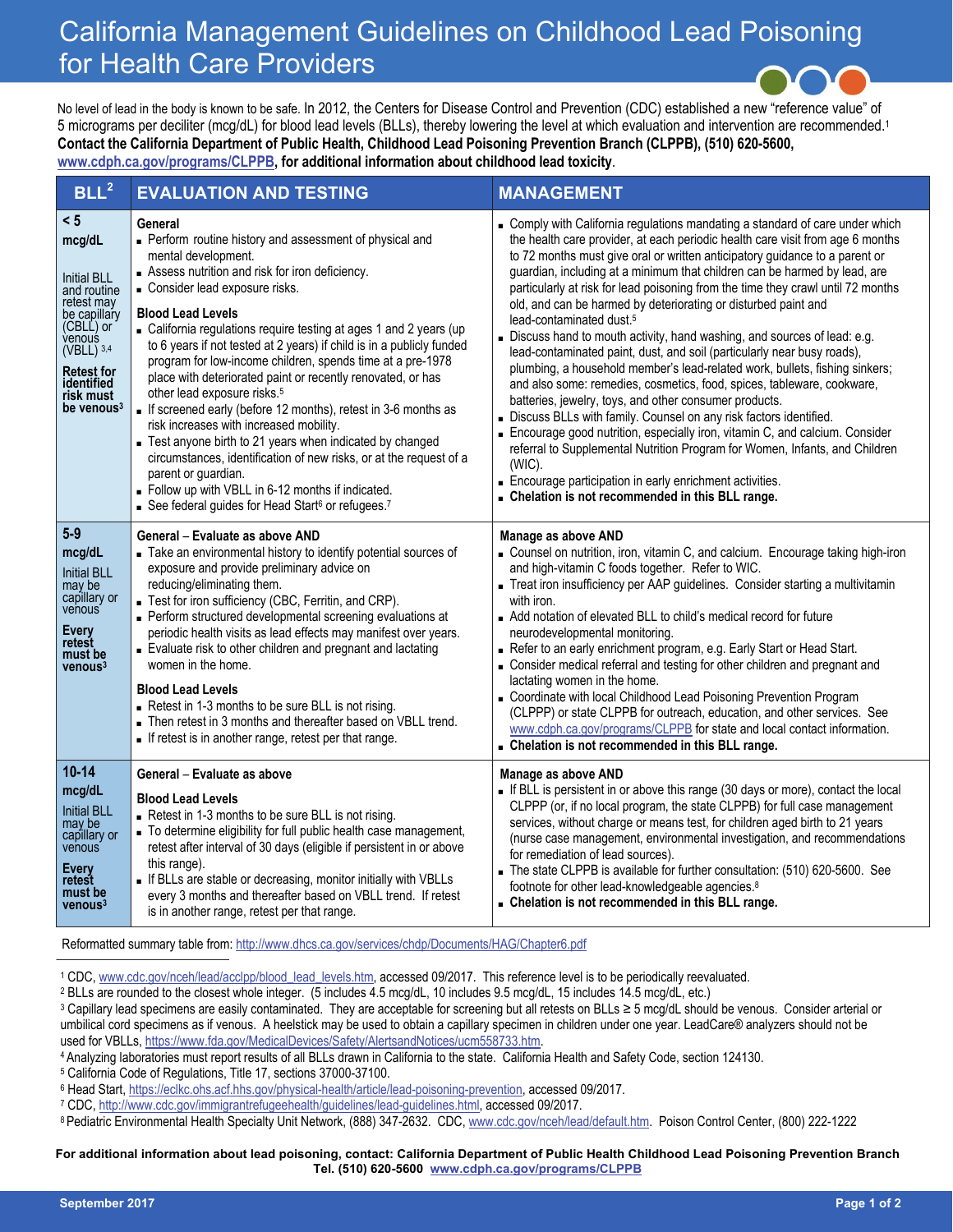| <b>BLL</b>                                                                                                                                | <b>EVALUATION AND TESTING</b>                                                                                                                                                                                                                                                                                                                                                                                                                                                                                                                                                                                                                                                                                                                                            | <b>MANAGEMENT</b>                                                                                                                                                                                                                                                                                                                                                                                                                                                                                                                                                                                                                                                                                                                                                                                                                                                                                                                                                              |
|-------------------------------------------------------------------------------------------------------------------------------------------|--------------------------------------------------------------------------------------------------------------------------------------------------------------------------------------------------------------------------------------------------------------------------------------------------------------------------------------------------------------------------------------------------------------------------------------------------------------------------------------------------------------------------------------------------------------------------------------------------------------------------------------------------------------------------------------------------------------------------------------------------------------------------|--------------------------------------------------------------------------------------------------------------------------------------------------------------------------------------------------------------------------------------------------------------------------------------------------------------------------------------------------------------------------------------------------------------------------------------------------------------------------------------------------------------------------------------------------------------------------------------------------------------------------------------------------------------------------------------------------------------------------------------------------------------------------------------------------------------------------------------------------------------------------------------------------------------------------------------------------------------------------------|
| $15 - 19$<br>mcg/dL<br><b>Initial BLL</b><br>may be<br>capillary or<br>venous<br><b>Every</b><br>retest<br>must be<br>venous <sup>3</sup> | General - Evaluate as above AND<br>- Consider abdominal X-ray if possible ingestion of leaded<br>materials or history of pica/excessive mouthing.<br><b>Blood Lead Levels</b><br>Retest in 1-4 weeks to be sure BLL is not rising.<br>Then, if stable or decreasing, monitor initially with VBLLs every<br>1-3 months and thereafter based on VBLL trend.<br>If retest is in another range, retest per that range.                                                                                                                                                                                                                                                                                                                                                       | Manage as above AND<br>Consider gut decontamination if foreign bodies consistent with lead are<br>visualized on X-ray.<br>If a single VBLL in this range, contact the local CLPPP (or, if no local<br>program, the state CLPPB) for full case management services for children<br>aged birth to 21 years.<br>Any treatment of BLLs in this range should be provided in consultation with<br>the state CLPPB: (510) 620-5600. See footnote 8 for other<br>lead-knowledgeable agencies.<br>- Chelation is not recommended in this BLL range.                                                                                                                                                                                                                                                                                                                                                                                                                                     |
| $20 - 44$<br>mcg/dL<br><b>Initial BLL</b><br>may be<br>capillary or<br>venous<br><b>Every</b><br>retest<br>must be<br>venous <sup>3</sup> | General - Evaluate as above<br><b>Blood Lead Levels</b><br>Retest in 1-4 weeks to be sure BLL is not rising (the higher the<br>BLL, the sooner the retest).<br>Then, if stable or decreasing, monitor initially with VBLLs every<br>2-4 weeks and thereafter based on VBLL trend.<br>If retest is in another range, retest per that range.                                                                                                                                                                                                                                                                                                                                                                                                                               | Manage as above AND<br>Consider referral to California Children Services (CCS). Requires confirmed<br>venous BLL equal to or greater than 20 mcg/dL.9<br>• Consider referral for medical nutrition therapy. <sup>10</sup><br>- Chelation is not typically initiated in this BLL range.                                                                                                                                                                                                                                                                                                                                                                                                                                                                                                                                                                                                                                                                                         |
| $45 - 69$<br>mcg/dL<br><b>Initial BLL</b><br>may be<br>capillary or<br><b>venous</b><br>Every<br>retest<br>must be<br>venous <sup>3</sup> | <b>URGENT</b><br>General - Evaluate as above AND<br>- OBTAIN ABDOMINAL X-RAY.<br><b>Blood Lead Levels</b><br>- Confirm initial BLL with repeat VENOUS BLL:<br>- WITHIN 48 HOURS if BLL is 45-59 mcg/dL.<br>- WITHIN 24 HOURS if BLL is 60-69 mcg/dL.<br>■ Confirmatory venous BLL and other medically appropriate<br>actions must occur <b>BEFORE</b> initiating chelation.<br>Monitor response to chelation with VBLLs.<br>- Follow-up with VBLLs every 2-4 weeks (more frequently if status<br>requires) until trend is downward or stable or as trend indicates.<br>- Consider modifying protocol if VBLLs are not decreasing as<br>expected or remain chronically elevated, e.g. from a retained<br>bullet.<br>If retest is in another range, retest per that range. | <b>URGENT</b><br>Manage as above AND<br>Consider chelation.<br>Evaluate whether hospitalization is needed to reduce lead exposure and<br>achieve compliance with treatment protocols.<br>Immediately notify local CLPPP or state CLPPB.<br><b>Chelation Therapy</b><br>- Consult with a physician experienced in managing chelation.<br>- Perform gut decontamination, if indicated, BEFORE chelation.<br>Consider one of two chelating agents:<br>Succimer per outpatient protocol; give on inpatient basis if<br>compliance or exposure reduction cannot otherwise be assured,<br>• OR CaNa <sup>2</sup> EDTA per hospital protocol.<br>* CAUTION: USE ONLY CALCIUM Na2EDTA.11<br>• Very high BLLs have been associated with renal tubular dysfunction. If using<br>potentially nephrotoxic chelating agents (e.g. CaNa <sup>2</sup> EDTA),<br><b>TEST RENAL FUNCTION BEFORE AND DURING TREATMENT.12</b><br>Repeat treatment cycles may be needed due to blood lead rebound. |
| $\geq 70$<br>mcg/dL<br><b>Initial BLL</b><br>may be<br>capillary or<br>venous<br>Every<br>retest<br>must be<br>venous <sup>3</sup>        | <b>MEDICAL EMERGENCY</b><br>General - Evaluate as 45-69 range.<br><b>DETAIN ABDOMINAL X-RAY.</b><br><b>Blood Lead Levels</b><br>- IMMEDIATELY confirm initial BLL with repeat VENOUS BLL.<br>Confirmatory venous BLL and other medically appropriate<br>actions must occur <b>BEFORE</b> initiating chelation.<br>Monitor response during chelation with VBLLs.<br>- Follow-up with VBLLs every 2-4 weeks (more frequently if status<br>requires) until trend is downward or stable or as trend indicates.<br>• Consider modifying protocol if VBLLs are not decreasing as<br>expected or remain chronically elevated, e.g. from a retained<br>bullet.<br>If retest is in another range, retest per that range.                                                          | <b>MEDICAL EMERGENCY</b><br>Manage as above AND<br>. If BLL is confirmed, hospitalize to stabilize, chelate, reduce lead exposure,<br>and monitor progress.<br>Immediately notify local CLPPP or state CLPPB.<br><b>Chelation Therapy</b><br>- Consult with a physician experienced in managing chelation.<br>Perform gut decontamination, if indicated, BEFORE chelation.<br><b>CAUTION:</b> If using CaNa <sup>2</sup> EDTA with dimercaprol (BAL) for chelation:<br>Use only CALCIUM Na <sup>2</sup> EDTA. <sup>11</sup><br><b>Assess for peanut allergy</b> (BAL is suspended in peanut oil).<br>• Very high BLLs have been associated with renal tubular dysfunction. If using<br>potentially nephrotoxic chelating agents (e.g. CaNa <sup>2</sup> EDTA),<br><b>TEST RENAL FUNCTION BEFORE AND DURING TREATMENT.12</b><br>Repeat treatment cycles may be needed, due to blood lead rebound.                                                                               |

<sup>9</sup> California Code of Regulations, Title 22, section 41518.9.<br><sup>10</sup> Academy of Nutrition and Dietetics, http://www.eatrightpro.org/resource/practice/getting-paid/who-pays-for-nutrition-services/mnt-vs-nutrition-education.<br>

<sup>12</sup> Preventing Lead Poisoning in Young Children: A Statement by the Centers for Disease Control, October 1991, US Department of Health and Human Services, Pharmacology of Chelating Agents, Chapter 7, pg 56, https://www.cdc.gov/nceh/lead/publications/books/plpyc/Chapter7.htm.

COPH **Download patient brochures and other childhood lead poisoning resources at: https://www.cdph.ca.gov/Programs/CCDPHP/DEODC/CLPPB/Pages/prov.aspx**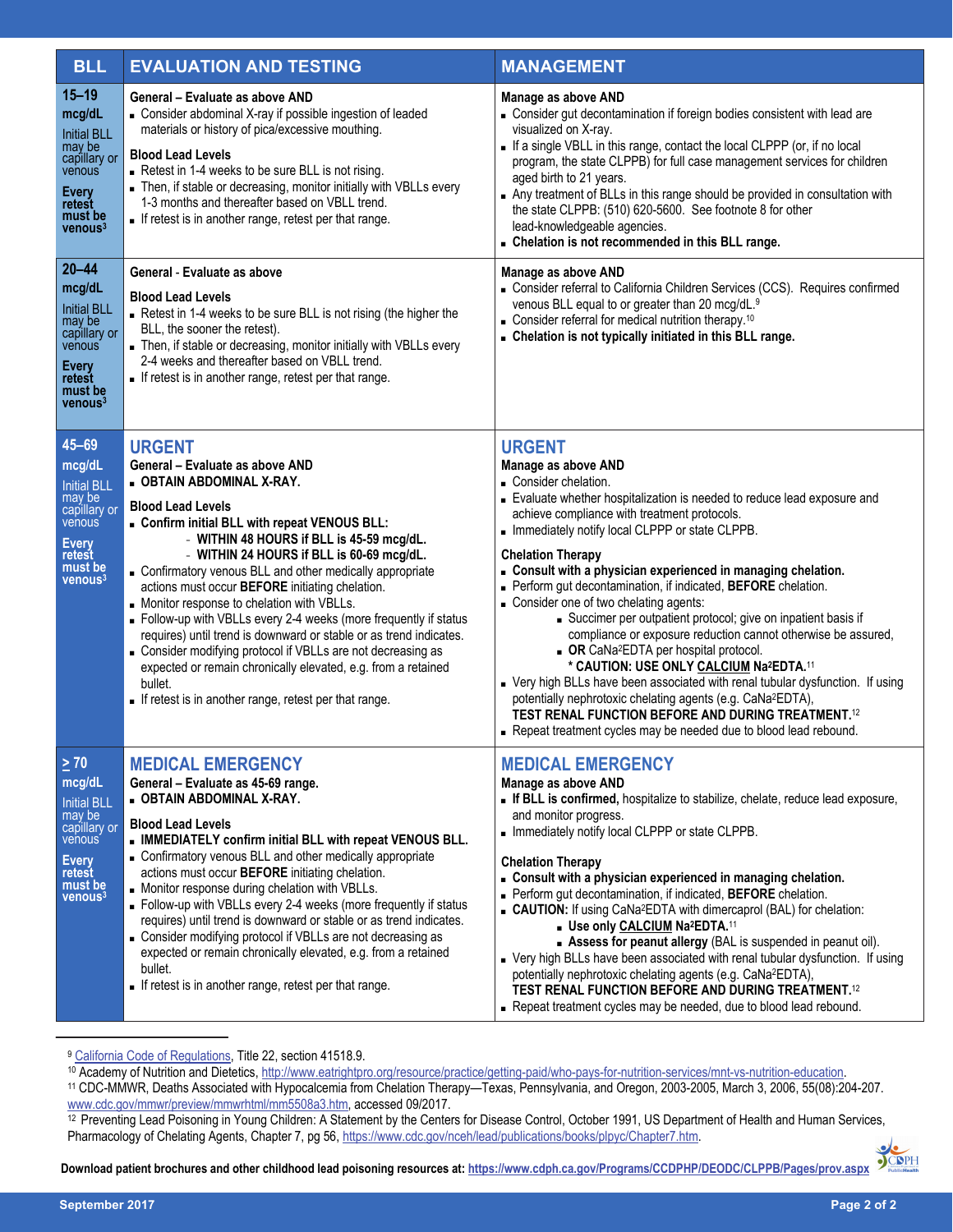#### **CHILDHOOD LEAD POISONING PREVENTION BRANCH (CLPPB) PROTOCOL FOR NURSE CASE MANAGEMENT OF A LEAD-EXPOSED CHILD**

This protocol covers primary duties and deadlines for nurse case-management of a lead-exposed child. This is not a guide for the primary care provider (PCP), who should refer to the Provider Health Assessment Guidelines on "Blood Lead Test and Anticipatory Guidance" (HAGs).<sup>1</sup>

Blood lead levels are indicated as micrograms per deciliter (mcg/dL). Abbreviations used are blood lead level (BLL), capillary BLL (CBLL) and venous BLL (VBLL).

#### **Criteria for Full State Case Management of Child Aged Birth up to 21 Years**

- One VBLL equal to or greater than (≥) 14.5 mcg/dL,<sup>2</sup> or
- Two BLLs ≥ 9.5 mcg/dL, at least the second of which is venous, drawn at least 30 calendar-days apart. Need not be consecutive (there may be lower BLLs during the same period of time).

#### **Criteria for Standard Clinical Case Closure of State Cases**

Two or more VBLLs, the most recent of which is less than (<) 4.5 mcg/dL, demonstrating the VBLL has remained < 9.5 mcg/dL for at least 365 calendar days, there is a clear downward trend in VBLLs, and other objectives of the case management plan have been achieved.

| <b>BLL</b>                                                                                   | <b>NURSE CASE MANAGEMENT ACTIVITIES</b>                                                                                                                                                                                                                                                                                                                                                                                                                                                                                                                                                                                                                                                                                                                                                                                                                                                                                                                                                                                                                                                                                                                                                                                                                                                                                                                                                                                                                                                                                                                                                                                                                                                                        |
|----------------------------------------------------------------------------------------------|----------------------------------------------------------------------------------------------------------------------------------------------------------------------------------------------------------------------------------------------------------------------------------------------------------------------------------------------------------------------------------------------------------------------------------------------------------------------------------------------------------------------------------------------------------------------------------------------------------------------------------------------------------------------------------------------------------------------------------------------------------------------------------------------------------------------------------------------------------------------------------------------------------------------------------------------------------------------------------------------------------------------------------------------------------------------------------------------------------------------------------------------------------------------------------------------------------------------------------------------------------------------------------------------------------------------------------------------------------------------------------------------------------------------------------------------------------------------------------------------------------------------------------------------------------------------------------------------------------------------------------------------------------------------------------------------------------------|
| < 4.5<br>capillary<br>or venous <sup>3</sup>                                                 | Below CDC Reference Level <sup>4</sup> – no specific nurse case-management response required<br>Routine reassessment, screening, and anticipatory guidance by PCP.<br>• If contacted, any knowledgeable staff may provide information or send materials on childhood<br>lead exposure and community resources (including websites) and positive steps, such as good<br>nutrition, developmental stimulation, and avoiding lead hazards.<br>• May provide other services as resources allow. May contact PCP.                                                                                                                                                                                                                                                                                                                                                                                                                                                                                                                                                                                                                                                                                                                                                                                                                                                                                                                                                                                                                                                                                                                                                                                                   |
| $4.5 - 9.4$<br>capillary<br>or venous <sup>3</sup>                                           | CDC Reference Level and above, not meeting state case criteria - manage as above plus:<br>Remind PCP that all subsequent BLLs must be venous.<br>• Remind PCP to obtain VBLL within 1-3 months, then retest in 3 months and then retest based on<br>trend in BLLs. Monitor until at least 2 venous follow-up tests have been done to be sure VBLL is<br>trending downward and most recent VBLL is < 4.5 mcg/dL.<br>• Within 2 months of notification of initial BLL, begin outreach and education.<br>As resources allow and depending on the BLL trend, provide additional, graded responses to<br>reduce lead exposure, up to and including home visit (HV), environmental investigation (EI), or full<br>management as provided to state cases.                                                                                                                                                                                                                                                                                                                                                                                                                                                                                                                                                                                                                                                                                                                                                                                                                                                                                                                                                             |
| $9.5 - 14.4$<br>initial<br>capillary<br>or venous $3$                                        | Potential State Case (based on persistence) - manage as above plus:<br>• Remind PCP to retest with VBLL within 1-3 months, then retest in 3 months and then retest based<br>on result.<br>To qualify for full case management, there must be a confirming VBLL $\geq 9.5$ at least 30 calendar-<br>days after initial BLL, even if BLL has been repeated in the interim.<br>• Monitor until at least 2 venous follow-up tests have been done to be sure VBLL is trending<br>downward and most recent VBLL is < 4.5 mcg/dL.                                                                                                                                                                                                                                                                                                                                                                                                                                                                                                                                                                                                                                                                                                                                                                                                                                                                                                                                                                                                                                                                                                                                                                                     |
| $9.5 - 14.4$<br>confirmed<br>venous $3$<br>(persistent<br>for $\geq 30$<br>calendar<br>days) | Confirmed State Case (based on persistence) - manage as above plus full case management:<br>- Remind PCP to monitor with VBLLs initially every 3 months; thereafter retest based on result<br>• Initial HV, reassessment, overall case management must be by Public Health Nurse (PHN). <sup>5</sup><br>• Set up case file, including progress notes. Ensure access to RASSCLE.<br>• Contact PCP to discuss case and case management services.<br>. Within 2 calendar-days of notice of case-making BLL, notify Environmental Professional (EP).<br>• Make HV, ideally at same time as EP, within 4 weeks of notice of case-making BLL.<br>$\bullet$ Obtain written consent and comply with privacy requirements of CLPPB.<br>• Gather data for Lead Poisoning Follow-Up Form (LPFF).<br>. Explain BLL significance to family and facilitate further testing of child and household.<br>- Educate family (lead sources, nutrition, child development, hygiene, house cleaning, etc.)<br>. Evaluate or refer for evaluation of nutrition and developmental status.<br>• With EP, identify personal (non-housing) lead hazards. Notify CLPPB of new or unusual ones.<br>. FAX or mail HV and El report (Provider Summary) to PCP. Do not email confidential info.<br>• Send copy of initial LPFF, appendices, 8552 form, consent, and Provider Summary to CLPPB<br>within 60 calendar-days of HV. Send interim LPFFs within 30 calendar-days of significant<br>changes other than BLLs. See Protocol on Submitting Documents to CLPPB.<br>• Create and regularly update an individual case management plan.<br><b>Ensure child has a medical home. Make referrals, such as to Medi-Cal, WIC, and Head Start.</b> |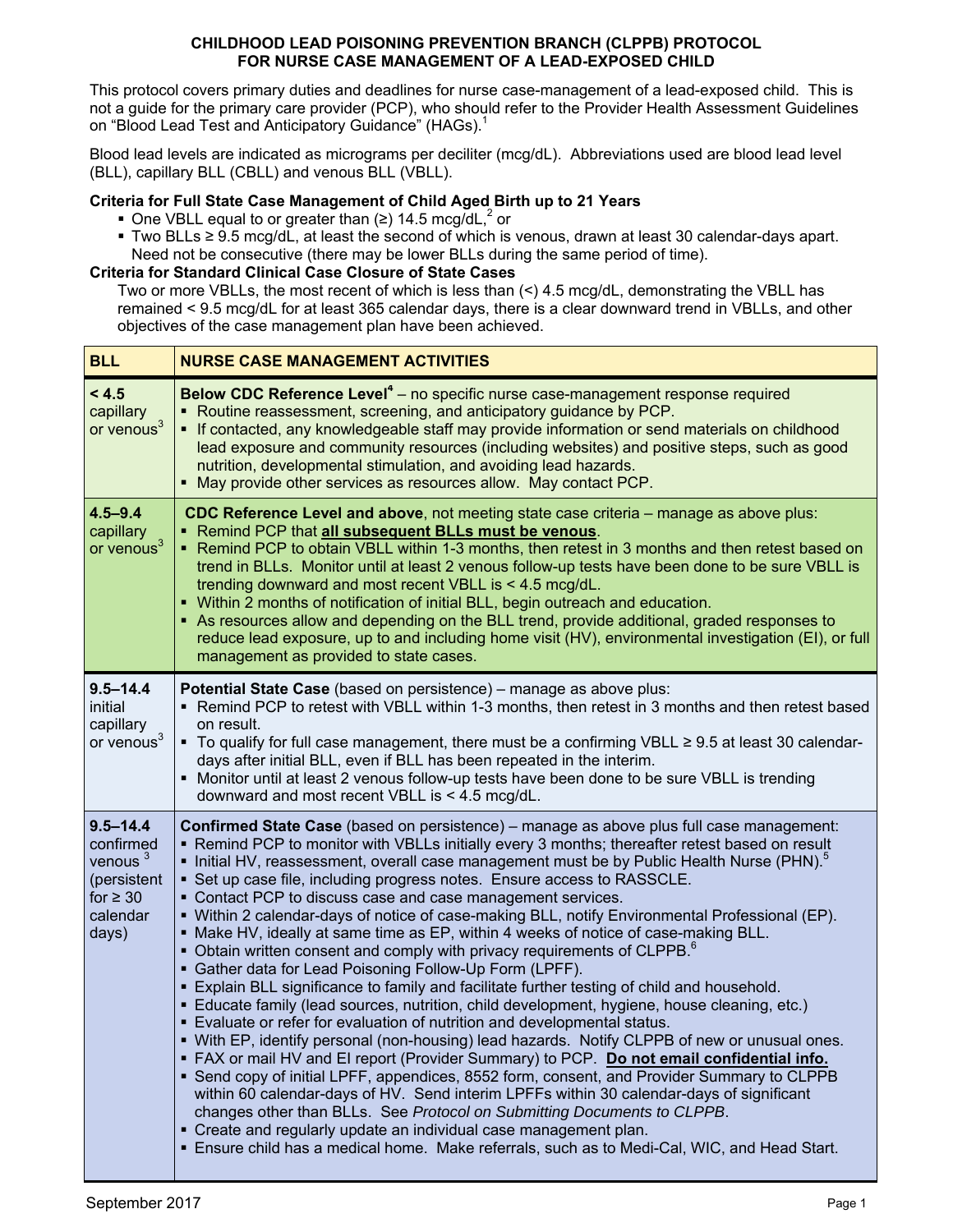| <b>BLL</b>                                         | <b>NURSE CASE MANAGEMENT ACTIVITIES</b>                                                                                                                                                                                                                                                                                                                                                                                                                                                                                                                                                                                                                                                                                                                                                                                                                                                                                                                                                                                                                                                                                                                                                                                                                                                                                                                                                                                                                                                                              |  |
|----------------------------------------------------|----------------------------------------------------------------------------------------------------------------------------------------------------------------------------------------------------------------------------------------------------------------------------------------------------------------------------------------------------------------------------------------------------------------------------------------------------------------------------------------------------------------------------------------------------------------------------------------------------------------------------------------------------------------------------------------------------------------------------------------------------------------------------------------------------------------------------------------------------------------------------------------------------------------------------------------------------------------------------------------------------------------------------------------------------------------------------------------------------------------------------------------------------------------------------------------------------------------------------------------------------------------------------------------------------------------------------------------------------------------------------------------------------------------------------------------------------------------------------------------------------------------------|--|
| $9.5 - 14.4$<br>confirmed<br>venous $3$<br>(cont.) | • Notify Occupational Lead Poisoning Prevention Program (OLPPP) if occupational or take-home<br>exposure is suspected. If job-related in a 16-21 year old, manage as any state case but<br>coordinate with OLPPP. Do not contact employer or company doctor; OLPPP will contact.<br>• Maintain contact with PCP, including updates on progress of case, reminders of needed follow-up,<br>collaboration on current and future plans, and notification when case is closed.<br>• Maintain contact with family through letters, telephone, or visits. Make additional HVs if source is<br>unclear or BLLs are not declining as expected. Notify family when case is closed.<br>• Send copy of closing LPFF to CLPPB within 30 calendar-days of case closure.<br>- Keep open at least until meets standard clinical case closure criteria or, despite documented,<br>good faith efforts, child could not be found, is lost to follow-up, or family persistently refuses<br>services. Do not close if active case management is continuing or on BLLs alone.                                                                                                                                                                                                                                                                                                                                                                                                                                                             |  |
| $14.5 - 19.4$<br>capillary                         | Potential State Case (needs a confirming VBLL) - manage as above plus:<br>Remind PCP to obtain VBLL within 1-4 weeks, with further testing as appropriate for BLL result.<br>If repeat VBLL $\geq$ 14.5, BLL is confirmed and becomes a case without a 30 calendar-day wait.<br>٠<br>If repeat VBLL $\geq$ 9.5–14.4, BLL is not confirmed and becomes a case only if persistent as above.                                                                                                                                                                                                                                                                                                                                                                                                                                                                                                                                                                                                                                                                                                                                                                                                                                                                                                                                                                                                                                                                                                                            |  |
| $14.5 - 19.4$<br>venous $3$                        | <b>Confirmed State case</b> (based on a VBLL) – manage as above, for confirmed state case, plus:<br>Remind PCP to obtain VBLL within 1-4 weeks and then every 1-3 months.<br>• Make HV within 2 weeks of notice of case-making BLL.                                                                                                                                                                                                                                                                                                                                                                                                                                                                                                                                                                                                                                                                                                                                                                                                                                                                                                                                                                                                                                                                                                                                                                                                                                                                                  |  |
| $19.5 - 44.4$<br>capillary                         | Potential State Case (needs a confirming VBLL) - manage as above plus:<br>Remind PCP to obtain VBLL within 1-4 weeks (the higher the BLL, the sooner the retest).<br>■ If repeat VBLL ≥ 14.5, BLL is confirmed and becomes a case without a 30 calendar-day wait.<br>If repeat VBLL $\geq$ 9.5–14.4, BLL is not confirmed and becomes a case only if persistent as above.                                                                                                                                                                                                                                                                                                                                                                                                                                                                                                                                                                                                                                                                                                                                                                                                                                                                                                                                                                                                                                                                                                                                            |  |
| $19.5 - 44.4$<br>venous $3$                        | <b>Confirmed State case</b> (based on a VBLL) – manage as above plus:<br>Remind PCP to obtain VBLL within 1-4 weeks and then initially every 2-4 weeks until trend is<br>downward or stable and then less often as trend indicates.<br>• Make HV within 1 week of notice of case-making BLL.<br>• Eligible for referral to California Children's Services.                                                                                                                                                                                                                                                                                                                                                                                                                                                                                                                                                                                                                                                                                                                                                                                                                                                                                                                                                                                                                                                                                                                                                           |  |
| 44.5-69.4<br>capillary or<br>venous $3$            | <b>URGENT SITUATION</b> (based on a single CBLL or VBLL) – Potential hospitalization and chelation –<br>manage as above plus:<br>Prepare in advance. Have blank case file, HV materials, clinician contacts, HAGs, and protocol<br>for urgent or emergency BLL confirmation on weekends and holidays. <sup>8</sup><br>Immediately contact PCP and other involved medical provider, such as specialist or hospital MD.<br>Both CBLL and VBLL require a venous retest, which must occur within 48 hours if initial BLL<br>٠<br>≥ 44.5 to 59.4, and within 24 hours if initial BLL ≥ 59.5 to 69.4. Confirming VBLL and other<br>medically appropriate actions must occur before any chelation.<br>• Treat as state case unless and until retest shows otherwise.<br>Immediately contact family. Urge that child get the confirmatory VBLL if not yet done.<br>٠<br>Immediately contact EP. Arrange for HV and EI to be done if BLL is confirmed.<br>٠<br>• Make HV within 48 hours of notice of case-making VBLL. If necessary, do preliminary interview<br>at hospital or by telephone to identify likely sources and then do HV as soon as possible.<br>Ensure household members, especially children and pregnant or lactating women, are tested.<br>٠<br>• Confirm environmental and nonenvironmental lead hazards have been removed or contained<br>before child returns home. If not, ensure family can temporarily relocate.<br>Maintain close, ongoing contact with family, PCP, EP, and CLPPB clinicians.<br>٠ |  |
| $\ge 69.5$<br>capillary or<br>venous $3$           | <b>EMERGENCY</b> (based on a single CBLL or VBLL) – manage as above plus:<br>• Remind medical provider to obtain a VBLL immediately.<br>• Make HV within 24 hours of notice of case-making VBLL.                                                                                                                                                                                                                                                                                                                                                                                                                                                                                                                                                                                                                                                                                                                                                                                                                                                                                                                                                                                                                                                                                                                                                                                                                                                                                                                     |  |

<sup>&</sup>lt;sup>1</sup> Department of Health Care Services, Child Health and Disability Prevention Program (CHDP) and California Department of Public Health, CLPPB, https://www.cdph.ca.gov/Programs/CCDPHP/DEODC/CLPPB/CDPH%20Document%20Library/Lead\_HAGs.pdf ;

\_<u>http://www.dhcs.ca.gov/services/chdp/Documents/HAG/Chapter6.pdf</u><br><sup>2</sup> CLPPB rounds decimal numbers up to the nearest whole number, so that a value of 4.5 mcg/dl is equivalent to 5 mcg/dL, 9.5 mcg/dL is equivalent to 10 mcg/dL, and 14.5 mcg/dL is equivalent to 15, etc. Arterial or cord blood is acceptable in place of venous.

<sup>&</sup>lt;sup>3</sup> LeadCare® analyzers should not be used for VBLLs.

<sup>4.</sup> Current Centers for Disease Control and Prevention (CDC) reference level is 5 mcg/dL.

<sup>&</sup>lt;sup>5</sup> In some circumstances, and with CLPPB approval, may be an RN under the supervision of a PHN.

 $^7$  22 California Code of Regulations section 41518.9.<br>8 CL PRB Pregram Letter 2014.03: "Confirmation of the

<sup>&</sup>lt;sup>8</sup> CLPPB Program Letter 2014-02: "Confirmation of Childhood BLLs Constituting a Medical Emergency."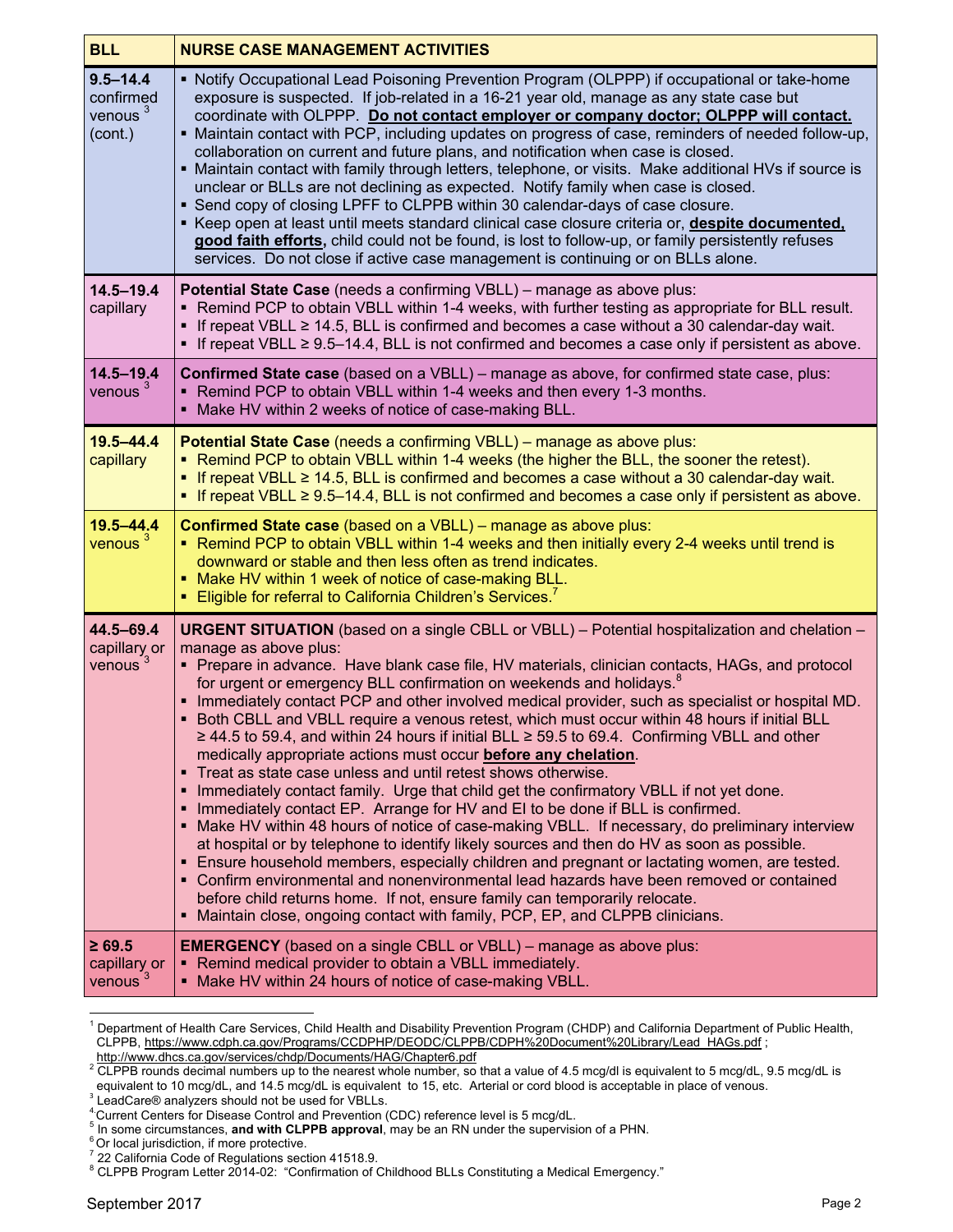# **HEALTH CARE PROVIDERS**

#### **The California Lead Poisoning Prevention Act of 1991 (CCR Title 17) mandates a TARGETED BLOOD LEAD SCREENING POLICY, outlined below:**

| <b>Provide Anticipatory Guidance to All Children 6-72 Months,</b><br>at Each Periodic Health Assessment                                                 |                                                                                                                                |  |  |  |
|---------------------------------------------------------------------------------------------------------------------------------------------------------|--------------------------------------------------------------------------------------------------------------------------------|--|--|--|
| IF A CHILD                                                                                                                                              | <b>PROVIDER ACTION</b>                                                                                                         |  |  |  |
| Receives services from a<br>publicly funded program<br>(Medi-Cal, WIC, Healthy<br>Families, Head Start)                                                 | Obtain Blood Lead Test at 12 and 24 months<br>$-0r-$<br>Obtain Blood Lead Test at any age, up to 72 months,<br>if never tested |  |  |  |
| Lives or spends more than<br>6 hours/week in a home<br>built before 1978 that has<br>peeling or chipped paint<br>or that has been recently<br>renovated | Obtain Blood Lead Test at 12 and 24 months<br>$-0r-$<br>Obtain Blood Lead Test at any age up to 72 months,<br>if never tested  |  |  |  |
| Has a change in<br>circumstances that<br>increases their risk for<br>lead poisoning                                                                     | Obtain Blood Lead Test at any age, up to 72 months                                                                             |  |  |  |



**For more information, see the [California Childhood Lead Poisoning](http://www.dhs.ca.gov/childlead/html/chld_rsk.html)  [Prevention Branch medical management guidelines](http://www.dhs.ca.gov/childlead/html/chld_rsk.html)**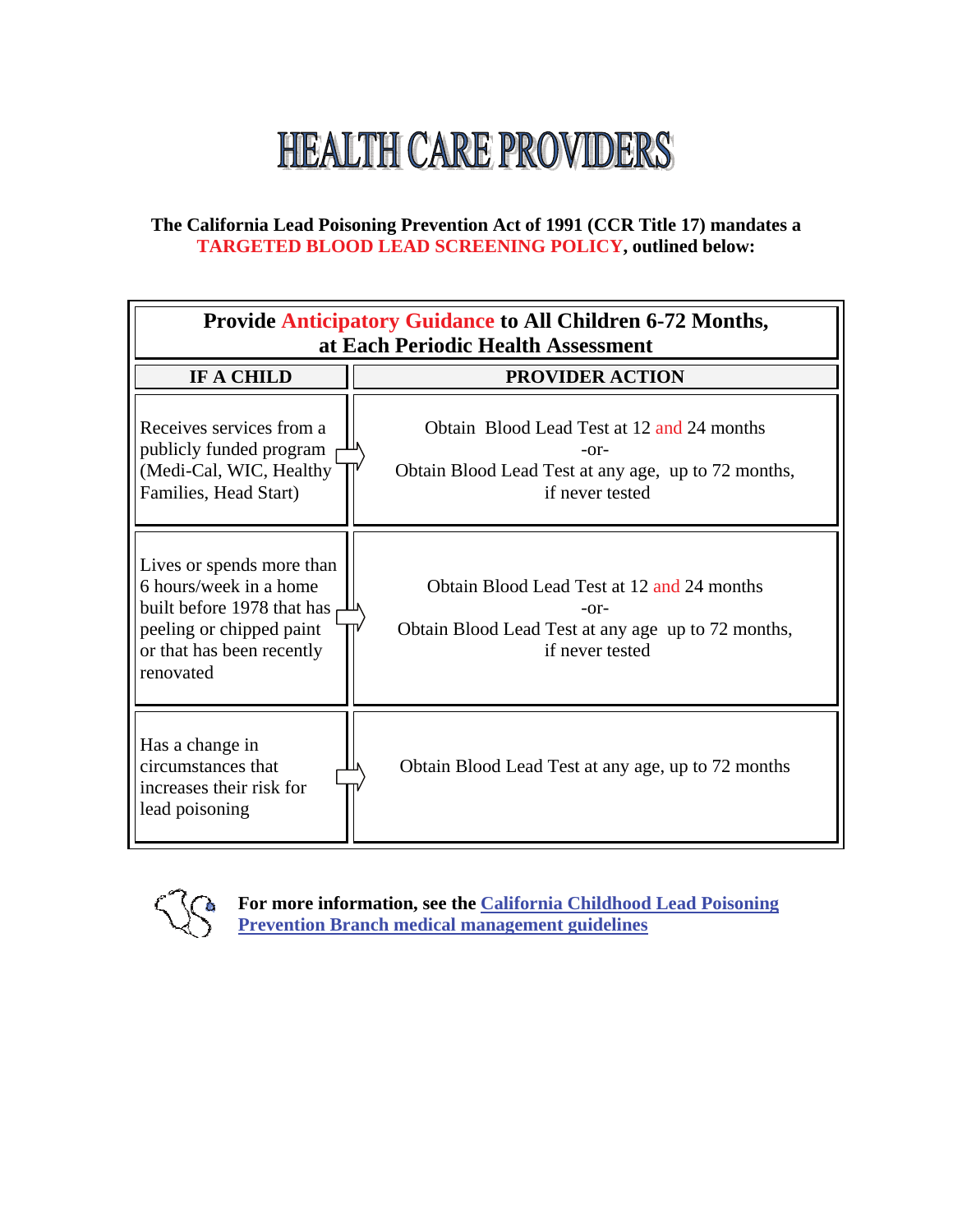## **CHILDHOOD LEAD POISONING PREVENTION BRANCH**

## **CALIFORNIA SCREENING REGULATIONS**

#### **Standard of Care on Screening for Childhood Lead Poisoning**

State regulations impose specific responsibilities on doctors, nurse practitioners, and physician assistants doing periodic health care assessments on children between the ages of 6 months and 6 years. This is a brief summary of health care provider's responsibilities. These regulations apply to all physicians, nurse practitioners, and physician assistants, not just Medi-Cal or Child Health and Disability Prevention (CHDP) providers.

#### Anticipatory Guidance: At each periodic assessment from 6 months to 6 years.

## · Screen (blood lead test)

- Children in publicly supported programs\* at both 12 months and 24 months.
- o Children age 24 months to 6 years in publicly supported programs\* who were not tested at 24 months or later. \* Examples of publicly supported programs include Medi-Cal, CHDP, and the Women, Infants, and Children Program (WIC).



### • Assess: If child not in publicly supported program

- Ask: "Does your child live in, or spend a lot of time in, a place built before 1978 that has peeling or chipped paint or that has been recently remodeled?"
- o Blood lead test: If the answer to the question is "yes" or "don't know."

### • Other indications for blood lead test

- <sup>o</sup> Suspected lead exposure
- o Parental request
- <sup>o</sup> Recent immigrant from country with high levels of environmental lead
- o Change in circumstance has put child at risk of lead exposure

Follow-up: The Management Guidelines summarizes follow-up activities once a child is found to have an elevated blood level.

#### **Why Assess and Screen?**

• Low levels of lead exposure have lasting neurodevelopmental effects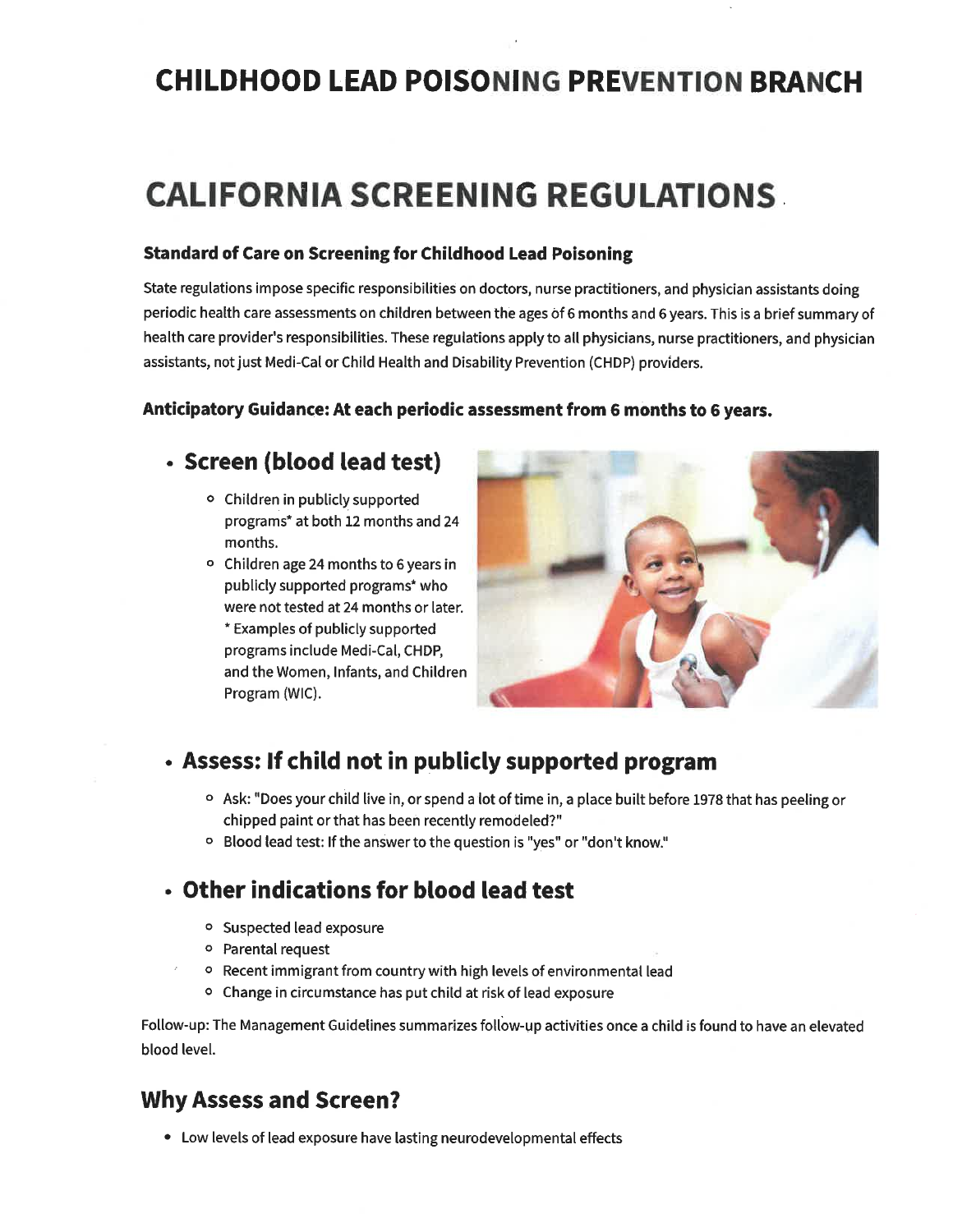- Since lead exposure at low levels that do harm may not cause symptoms, at-risk children may not be identified and therefore would not receive appropriate treatment or environmental investigation
- State requirement

If you have any comments or questions, please feel free to contact your local Childhood Lead Poisoning Prevention Program or contact the Childhood Lead Poisoning Prevention Branch directly at (510) 620-5600.

Read the entire code of regulations.

Page Last Updated: February 12, 2019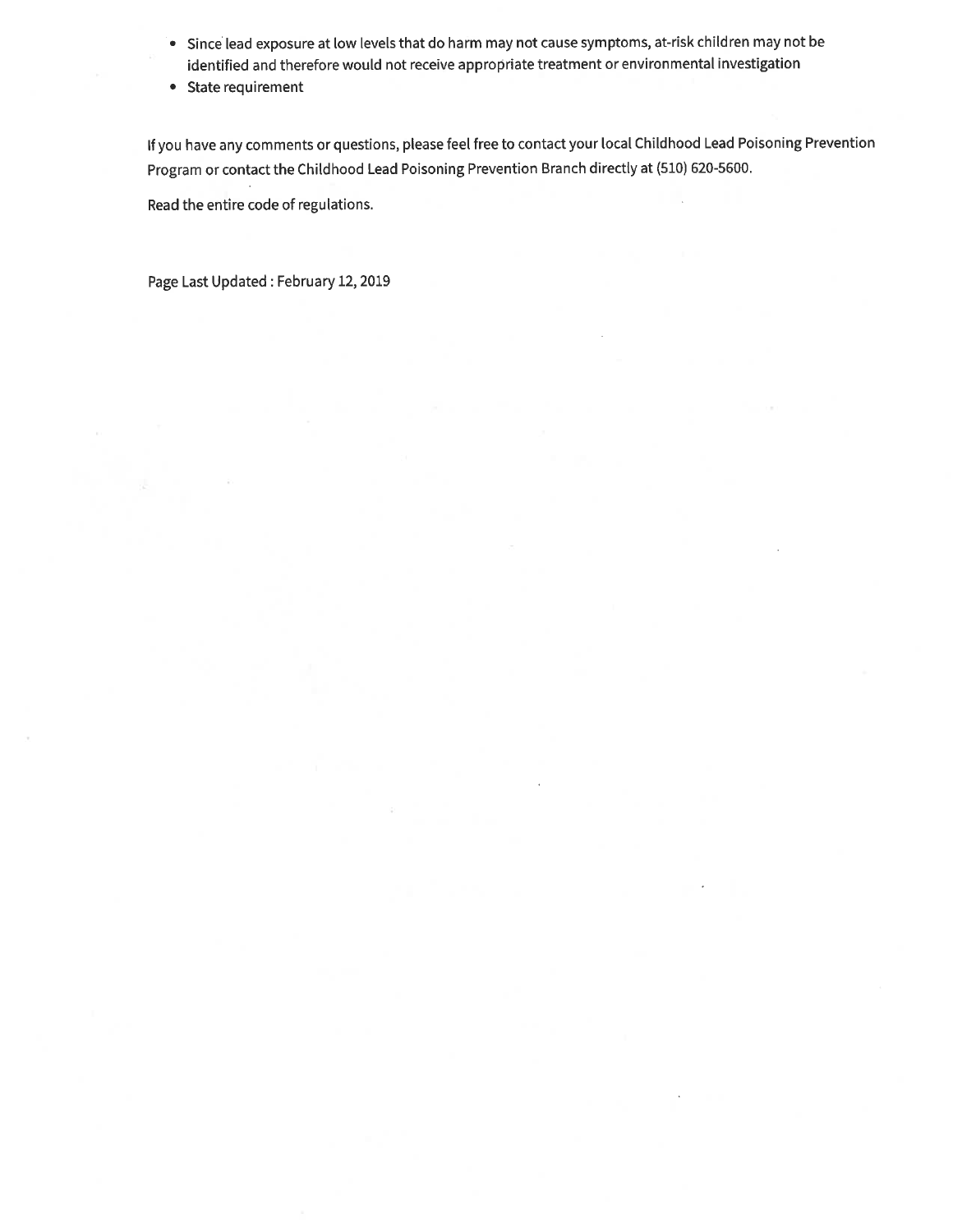## **CHILDHOOD LEAD POISONING PREVENTION BRANCH**

# **PUBLIC HEALTH SERVICES AVAILABLE FOR LEAD-EXPOSED CHILDREN**

Services are provided at no cost to the family regardless of income or insurance status.

As of July 1, 2016, the definition of a case of lead poisoning has changed. Anyone from birth up to the age of 21 with one venous BLL ≥ 14.5 mcg/dL; or two BLLs ≥ 9.5 mcg/dL, the second of which must be venous and drawn at least 30 days after the first BLL, is eligible for full case management. Case management includes home visits and followup by both a public health nurse and an environmental professional.

Public health services will also be offered to all children who have a blood lead test ≥4.5 mcg/dL. These children will receive at a minimum monitoring and outreach and education, and services may include other graded responses up to and including public health nursing and environmental investigation as for cases, as resources allow.

#### **Childhood Lead Poisoning Prevention Services**

A-Z Index (by City or County) of Childhood Lead Poisoning Prevention Programs \*

The Childhood Lead Poisoning Prevention Program (CLPPP) provides services to the community for the purpose of increasing awareness regarding the hazards of lead exposure, reducing lead exposure, and increasing the number of children assessed and appropriately blood tested for lead poisoning. The CLPPP program offers Public Health Nursing (PHN) home visits, environmental home inspections, and nutritional assessments to families of children who meet the case definition described above. The CLPPP provides telephone contacts and educational materials to families of lead-poisoned and lead-exposed children. The CLPPP provides information and education to the general public, medical providers, and community-based organizations.

\* NOTE: In jurisdictions not currently contracted with the State, the CLPP Branch provides these services.

The Branch can be reached at:

**Childhood Lead Poisoning Prevention Branch** 850 Marina Bay Parkway Building P, Third Floor Richmond, CA 94804

Phone: 510-620-5600

Fax: 510-620-5656

#### **Public Health Nurses:**